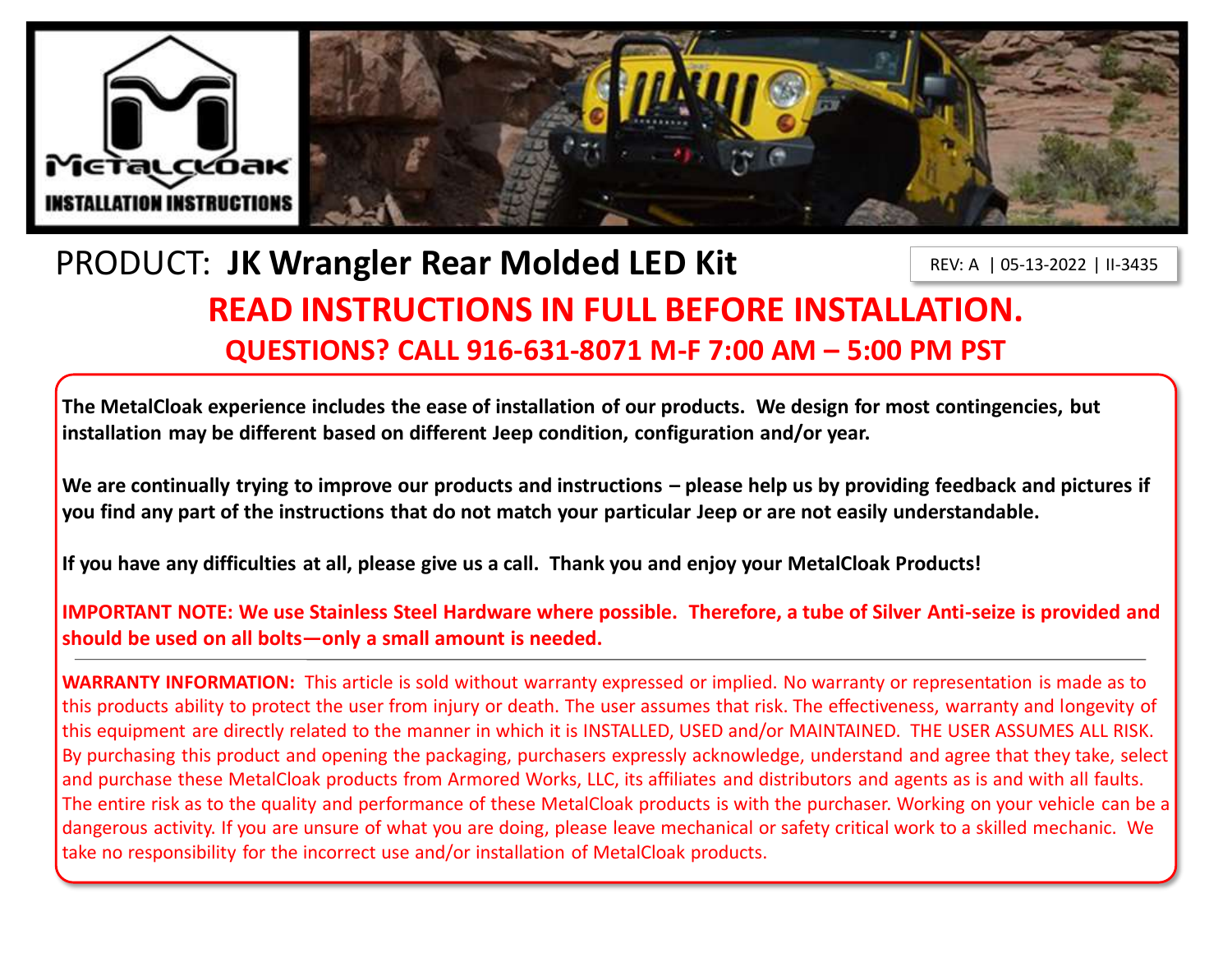

**Tools Required:** This list is the recommended tools for ease of installation. Other versions of the same tool can be used. For example, Allen Wrenches instead of Allen Drive Sockets.



**HOW TO USE THIS GUIDE:** The installation guide contains ALL steps for installation. Please read and follow the instructions in order of each page top to bottom, and left to right.

**Jeep Model:** Instructions may apply to multiple Jeep models, but are labeled separately where appropriate (i.e. TJ vs. LJ). **Options:** Because of the number of component options we offer, these instructions may contain steps that will not match your particular configuration. You can skip these steps.

**Images:** Pictures are provided and parts are labeled throughout the instructions. Each text box contains guidance based on the pictures next to it. The text will refer to alphabetical labels (A, B, etc.) found in the images.

**Installation Notes:** Terms may be used in the body of the instructions that you may not be familiar with, if you have any questions feel free to contact us at the number below, or email techhelp@metalcloak.com

**QUESTIONS: Any questions or comments about the instructions? Call us at 916-631-8071 M-F 7:00 AM – 5:00 PM PST.**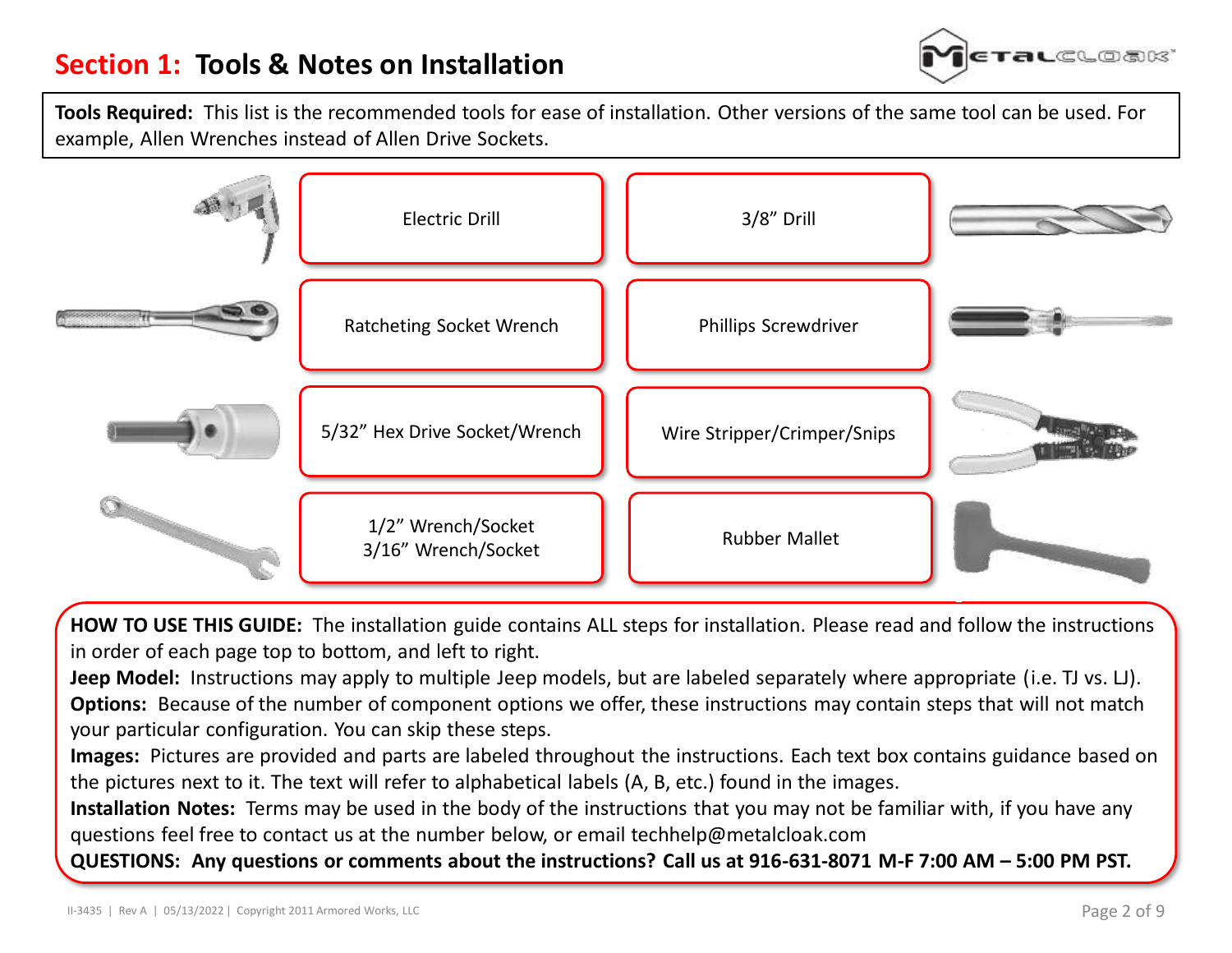**Section 2: Product Components**



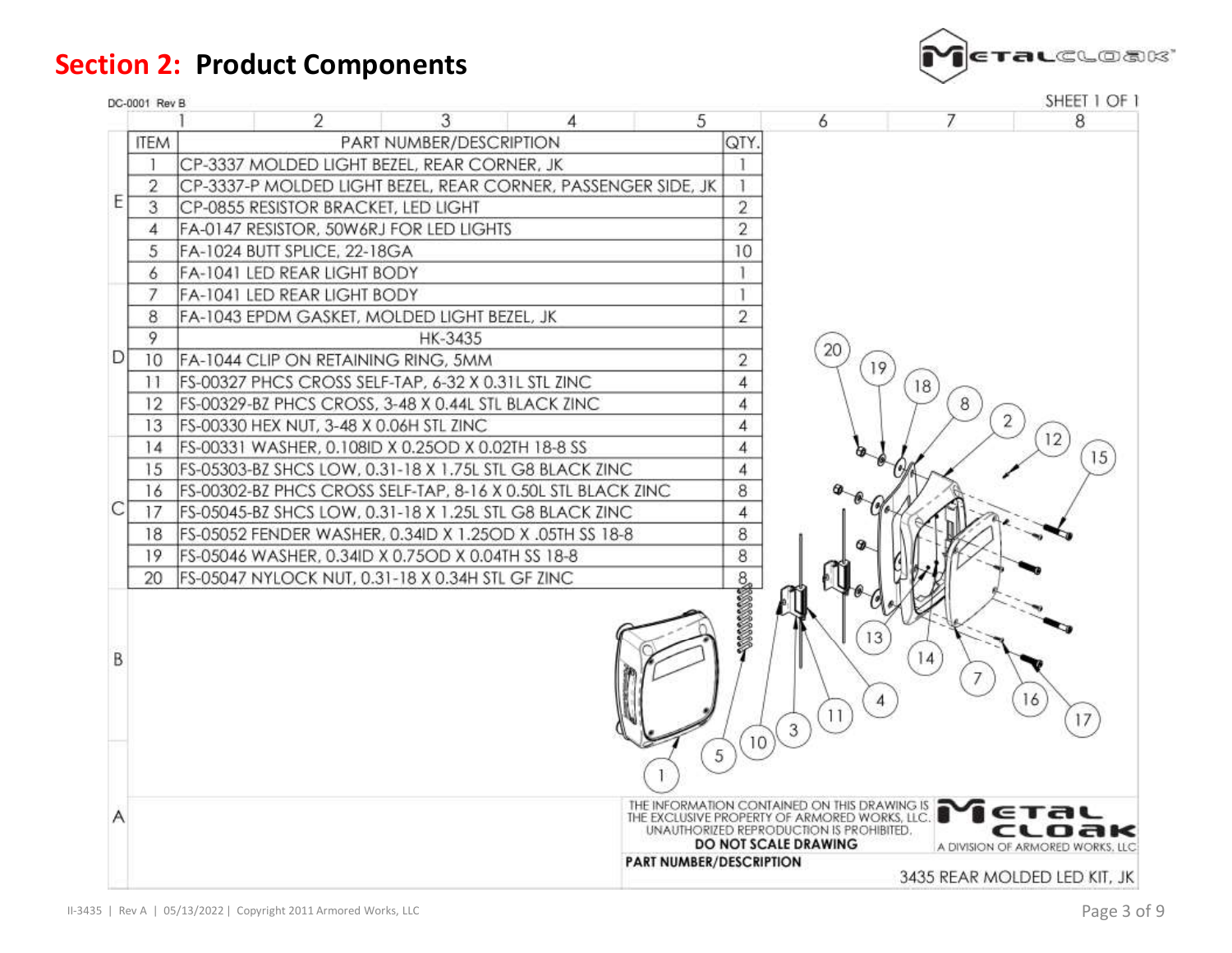### **Section 3: Installation Instructions**



**Step 1:** Preparation for Taillight Installation

- A. Use a Phillips screwdriver to remove the stock taillight; you only need to remove the inner 2 screws. Unplug the light assembly and set aside.
- B. Remove the stock light nut clips; a pair of pliers may be helpful.
- C. Bend the stock tab back into the tub about 1/8"-1/4"; a couple light hits with a rubber mallet should suffice *(this is simply to create clearance for the LED light body).*
- D. Align the light bezel with the stock holes. The cut-outs in the rear of the bezel cover the stamped "peaks" in the tub sheet metal and mark the location of the additional holes .

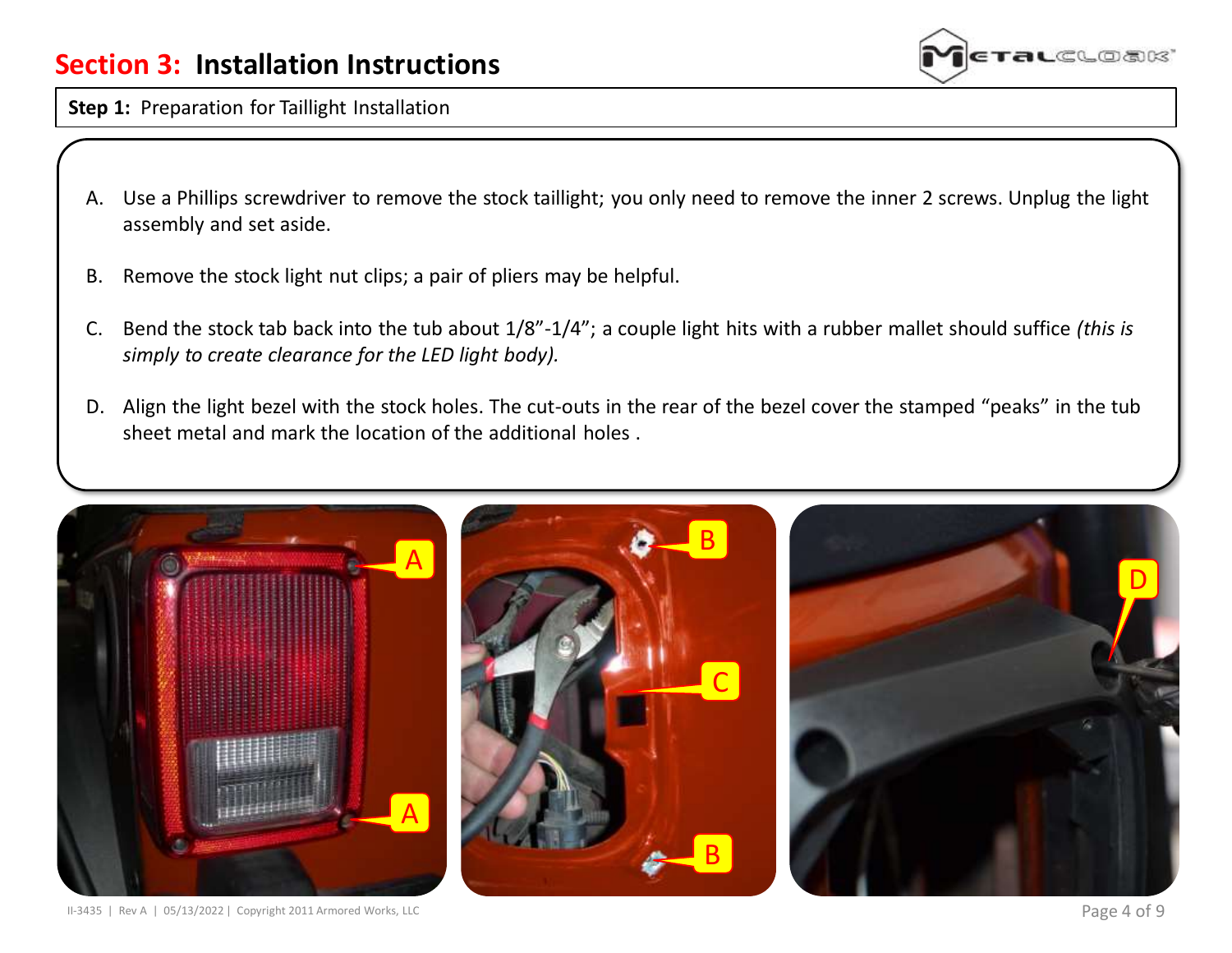

**Step 1:** Preparation for Taillight Installation

- E. Drill the marked locations to 3/8". We recommend painting any exposed metal to prevent rust.
- F. Align Bezel and provided gasket and loosely install using the provided hardware *(the washers go behind the stock clip locations).*
- G. Cut the plug at the base of the stock bulbs and unwrap the wires *(if you prefer, you can wire directly to the JEEP's harness, but we recommend recycling the plug from the stock light for easier future access).*

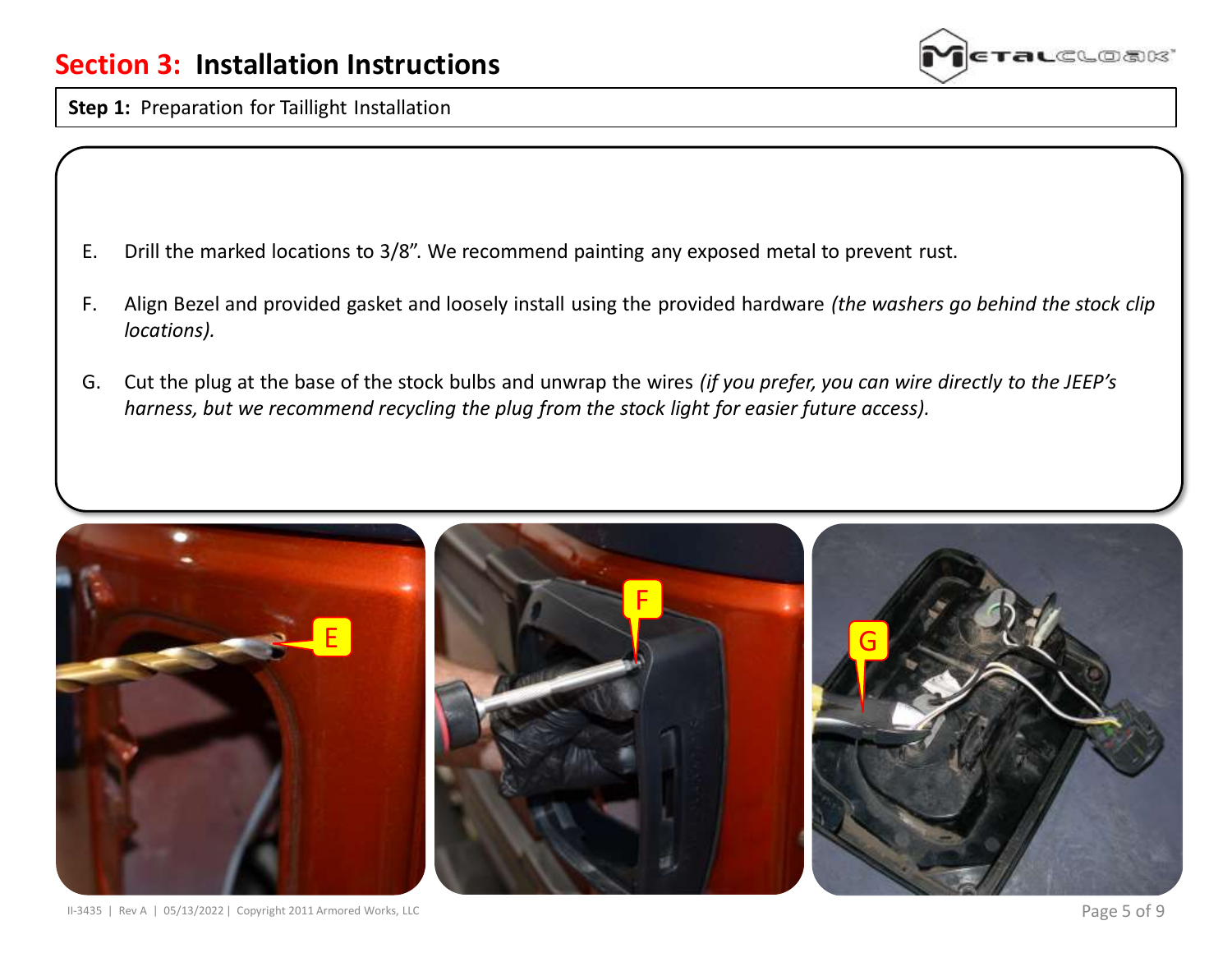### **Section 3: Installation Instructions**

#### **Step 2:** Taillight Wiring

**Note:** *Stagger the length of the wires so that when all the butt connectors are installed, they will not overlap; this makes heat shrinking or taping the wires much easier. The order of the stagger is not important.*

- H. Use butt connectors to wire the stock plug and provided resistor to the LED according to the provided wiring diagram. Tape or shrink-wrap as preferred.
- I. Use the provided self tapping screws and tap the aluminum resistor bracket with a Philips head screwdriver.

- PLUG



LED



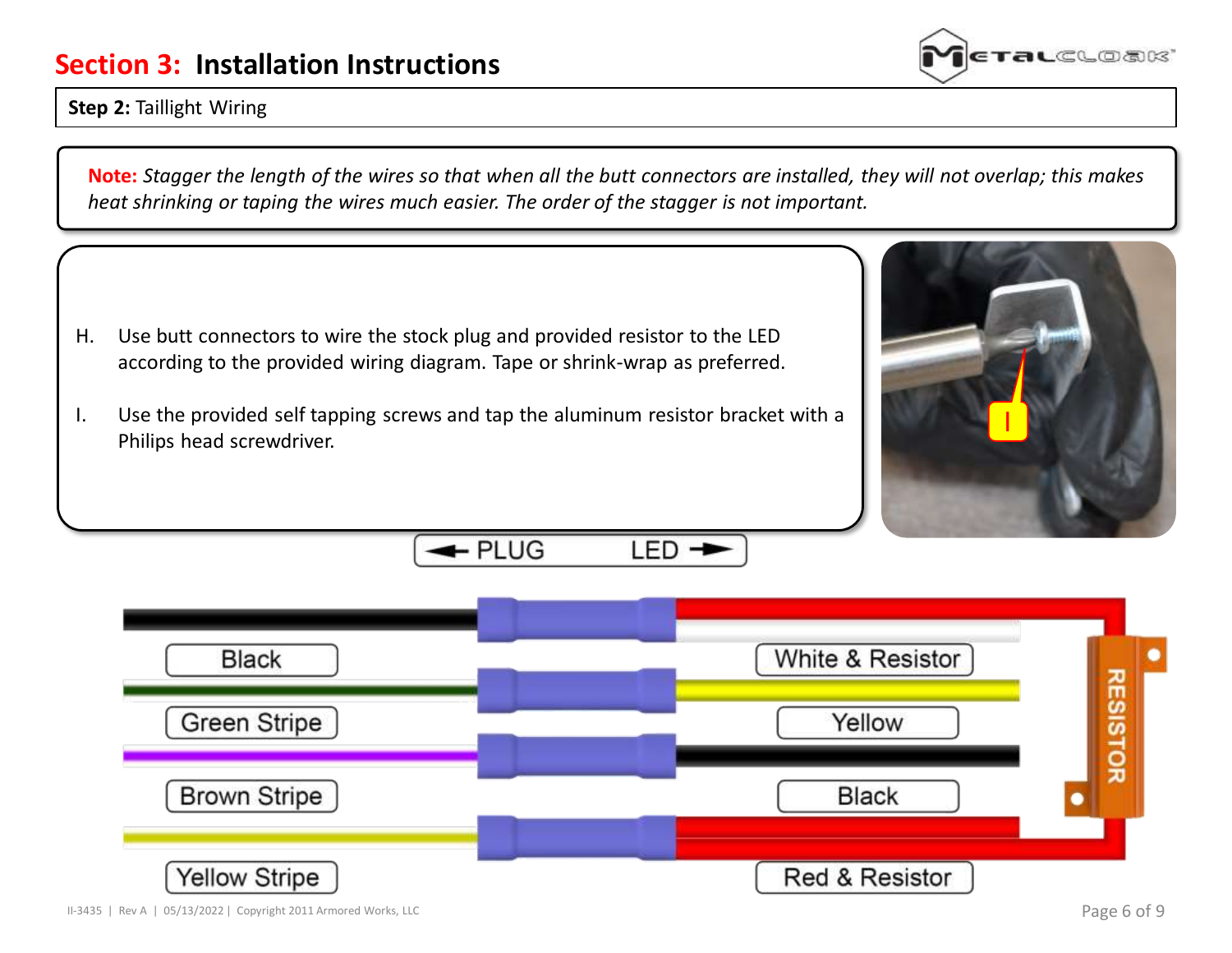

**Step 3: Taillight Bezel Installation** 

- J. Remove the screws and install the resistor to the bracket with a philips head screwdriver.
- K. Using a 5/32" allen and 1/2" wrench tighten the light housing to the Jeep making sure to keep the gasket aligned.
- L. Plug the light into the socket.

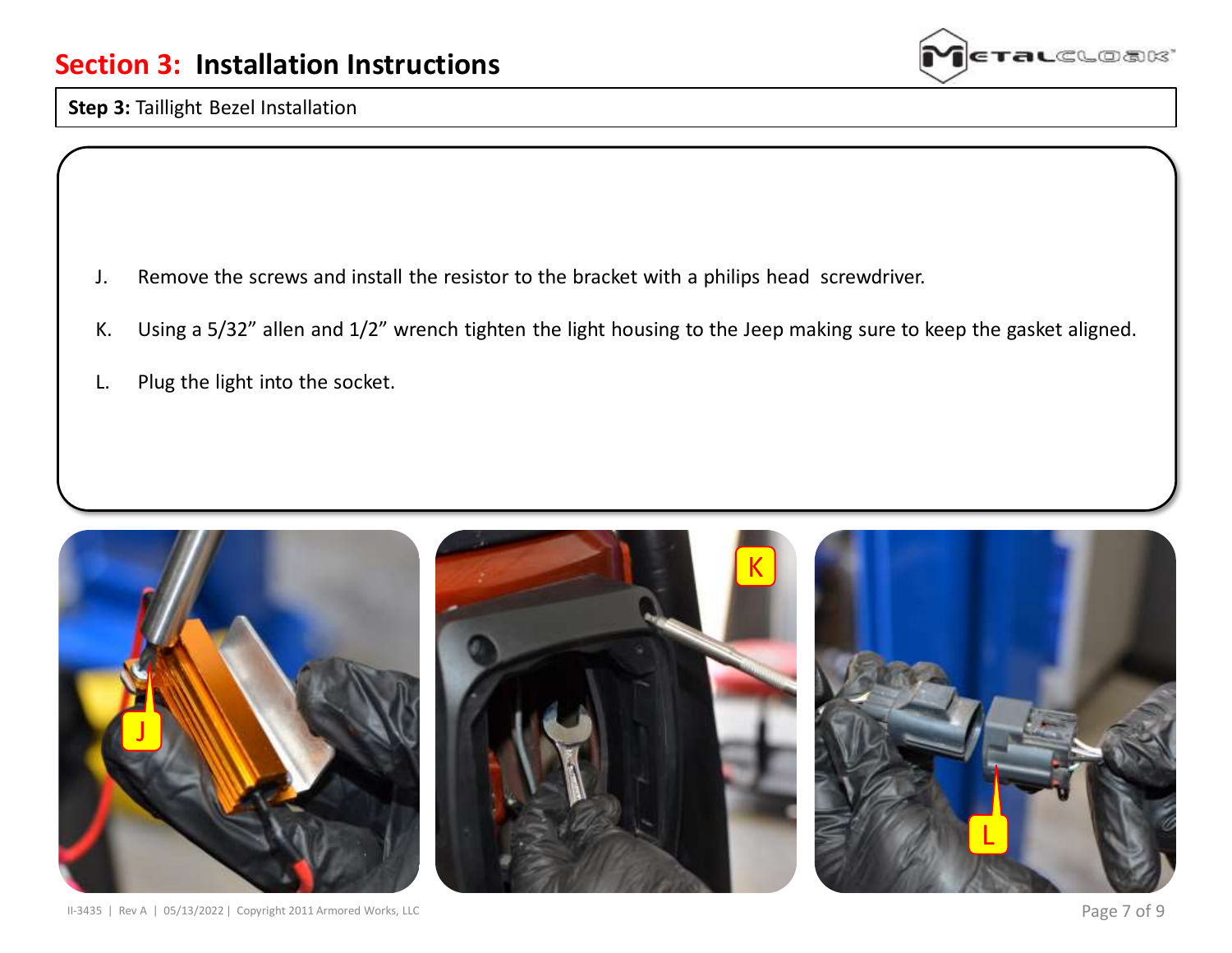

**Step 4: Taillight Resistor Installation** 

- M. Install the provided clip to the resistor bracket.
- N. Find a flat surface and clip the resistor bracket to the interior of the jeep tub.